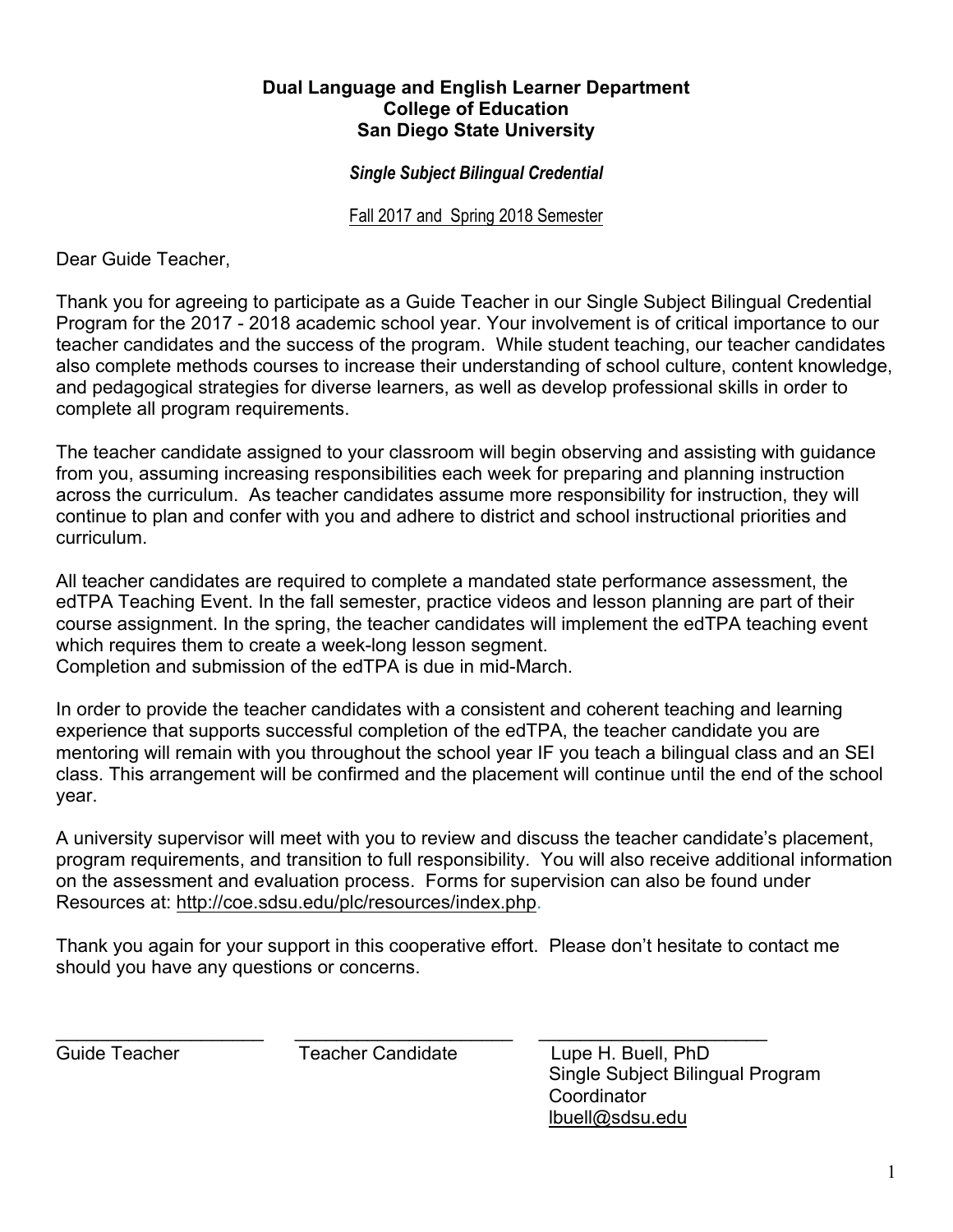## **CLASSROOM INVOLVEMENT MATRIX: SINGLE SUBJECT**

| <b>WEEK</b>                                                                        | <b>Student Teacher</b><br><b>Activities</b>                                                                      | <b>Student Teacher</b><br><b>Responsibilities</b>                                                                     | <b>TPE Supervision Focus</b>                                                                                                               | <b>Field Experience</b><br><b>Hours</b>                                |
|------------------------------------------------------------------------------------|------------------------------------------------------------------------------------------------------------------|-----------------------------------------------------------------------------------------------------------------------|--------------------------------------------------------------------------------------------------------------------------------------------|------------------------------------------------------------------------|
| <b>WK1-</b><br>*Seminar-<br>Fridays 12-4 pm                                        | Observe 100%                                                                                                     | Establish relationships,<br>understand classroom<br>structures, routines, etc.                                        | TPE 1 & 2:<br><b>Classroom Management</b><br>TPE 6:<br>Collaborative Inquiry &<br>Observation Reflection &<br>Feedback                     | 20 hours total per<br>week<br>Class<br>$\bullet$<br>experience<br>Prep |
| <b>WK2</b><br>*Seminar-<br>Fridays 12-4 pm                                         | Observe 50%<br>Assist 50%                                                                                        | Assist with small groups,<br>individualized instruction,<br>with increasing<br>responsibilities                       | <b>TPE 5:</b><br>Build knowledge on variety<br>of assessments<br>TPE 6:<br>Collaborative Inquiry &<br>Observation Reflection &<br>Feedback | 20 hours total per<br>week<br>Class<br>$\bullet$<br>experience<br>Prep |
| <b>WK 3-5</b><br>*Seminar-<br>Fridays 12-4 pm                                      | Assist: 50%<br>Teach: 50%<br><b>Formal Observation</b><br>#1                                                     | <b>Teacher Candidates begin</b><br>preparing, planning, and<br>implementing lessons with<br>increasing responsibility | TPE 3 & 4:<br>Planning for Instruction<br>TPE 5:<br>Build knowledge on variety<br>of assessments                                           | 20 hours total per<br>week<br>Class<br>$\bullet$<br>experience<br>Prep |
| <b>WK 6-8</b><br>*Seminar-<br>Fridays 12-4 pm                                      | Assist: 50%<br>Teach: 50%<br><b>Formal Observation</b><br>#2                                                     | <b>Teacher Candidates begin</b><br>preparing, planning, and<br>implementing lessons with<br>increasing responsibility | TPE 3 & 4:<br>Planning for Instruction<br>TPE $5$ :<br>Build knowledge on variety<br>of assessments                                        | 20 hours total per<br>week<br>Class<br>$\bullet$<br>experience<br>Prep |
|                                                                                    | <b>Schedule Mid-Term</b><br><b>Progress Report</b><br>after week 10 and<br>prior to<br><b>Thanksgiving Break</b> |                                                                                                                       |                                                                                                                                            | 20 hours total per<br>week<br>Class<br>experience<br>Prep              |
| <b>WK 9-11:</b><br>*Seminar-<br>Fridays 12-4 pm<br>Veteran's day-<br><b>Nov.10</b> | Assist: 25%<br>Teach: 75%<br><b>Formal Observation</b><br>#3<br><b>Formal Observation</b><br>#4                  | <b>Teacher Candidates begin</b><br>preparing, planning, and<br>implementing lessons with<br>increasing responsibility | TPE 3 & 4:<br>Planning for Instruction<br><b>TPE 5:</b><br>Utilize data to differentiate<br>instruction                                    | 20 hours total per<br>week<br>Class<br>experience<br>Prep              |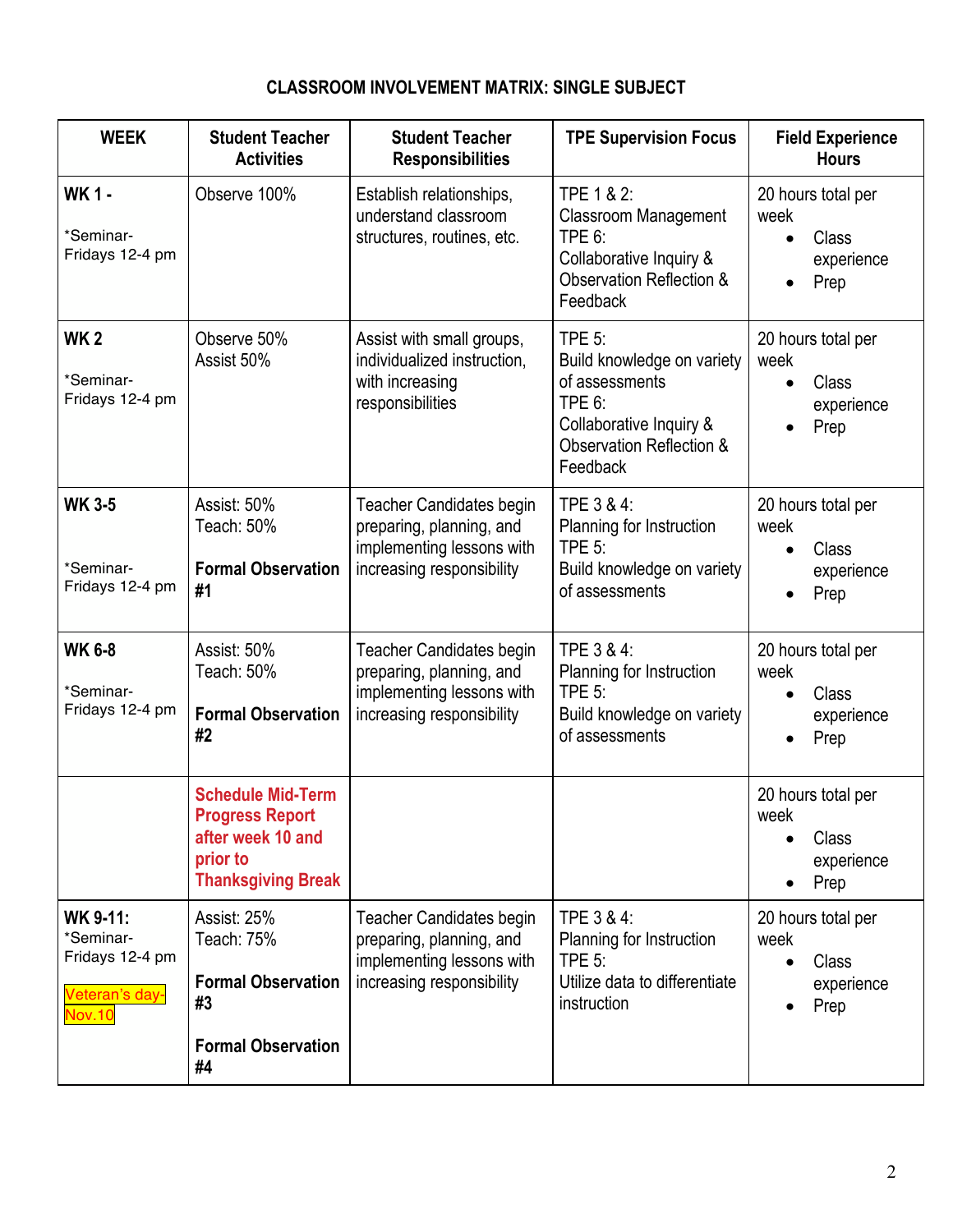| 11/20 - 11/24:<br><b>THANKSGIVING</b><br><b>BREAK</b>                                                          |                                                                                                                                                              |                                                                                                                                                                                                         |                                                                                                                              |                                                                        |
|----------------------------------------------------------------------------------------------------------------|--------------------------------------------------------------------------------------------------------------------------------------------------------------|---------------------------------------------------------------------------------------------------------------------------------------------------------------------------------------------------------|------------------------------------------------------------------------------------------------------------------------------|------------------------------------------------------------------------|
| WK 12 - 13:<br>*Seminar-<br>Fridays 12-4 pm                                                                    | Assist 0 - 10%<br>Teach 90 - 100%<br><b>Formal Observation</b><br>#5<br><b>Formal Observation</b><br>#6                                                      | <b>Teacher Candidates are</b><br>required to prepare, plan,<br>and implement most<br>instruction across the<br>curriculum                                                                               | TPE 3 & 4:<br>Integrate Ed Technology<br>TPE $5$ :<br>Use of formative &<br>summative assessments                            | 20 hours total per<br>week<br>Class<br>$\bullet$<br>experience<br>Prep |
| $12/18 - 1/5$ :<br><b>WINTER</b><br><b>BREAK</b>                                                               | <b>Schedule Final</b><br><b>Evaluation Meeting after</b><br>formal observations are<br>completed and prior to<br><b>Winter break</b>                         |                                                                                                                                                                                                         |                                                                                                                              |                                                                        |
| <b>SPRING</b><br><b>SEMESTER</b>                                                                               | <b>SPRING SEMESTER</b>                                                                                                                                       | <b>SPRING SEMESTER</b>                                                                                                                                                                                  | <b>SPRING SEMESTER</b>                                                                                                       | <b>SPRING SEMESTER</b>                                                 |
| WK 14 - 18:<br>*Seminar-<br>Fridays 12-4 pm<br>Mon 1/15 Martin<br><b>Luther King Holiday</b>                   | Assist 0 - 10%<br>Teach 90 - 100%<br><b>Formal Observation</b><br>#1                                                                                         | <b>Teacher Candidates are</b><br>required to prepare, plan,<br>and implement most<br>instruction across the<br>curriculum<br>edTPA: January preview                                                     | TPE $1-6$<br>TPE focus for spring to be<br>determined collectively by<br>teacher candidate, guide<br>teacher, and supervisor | 20 hours total per<br>week<br>Class<br>$\bullet$<br>experience<br>Prep |
| WK 19 - 21:<br>*Seminar-<br>Fridays 12-4 pm<br>Fri 2/16 - Mon 2/19<br><b>President's Day</b><br><b>Holiday</b> | Assist 0 - 10%<br>Teach 90 - 100%<br><b>Formal Observation</b><br>#2<br><b>Schedule Mid-Term</b><br><b>Progress Report</b><br>after formal<br>observation #2 | <b>Teacher Candidates are</b><br>required to prepare, plan,<br>and implement most<br>instruction across the<br>curriculum                                                                               | TPE $1-6$<br>TPE focus for spring to be<br>determined collectively by<br>teacher candidate, guide<br>teacher, and supervisor | 20 hours total per<br>week<br>Class<br>experience<br>Prep              |
| WK 22 - 23:<br>*Seminar-<br>Fridays 12-4 pm                                                                    | Assist 0 - 10%<br>Teach 90 - 100%<br><b>Formal Observation</b><br>#3                                                                                         | <b>Teacher Candidates are</b><br>required to prepare, plan,<br>and implement most<br>instruction across the<br>curriculum<br>edTPA: February-plan<br>lesson segment for<br>edTPA implementation<br>week | TPE $1-6$<br>TPE focus for spring to be<br>determined collectively by<br>teacher candidate, guide<br>teacher, and supervisor | 20 hours total per<br>week<br>Class<br>$\bullet$<br>experience<br>Prep |